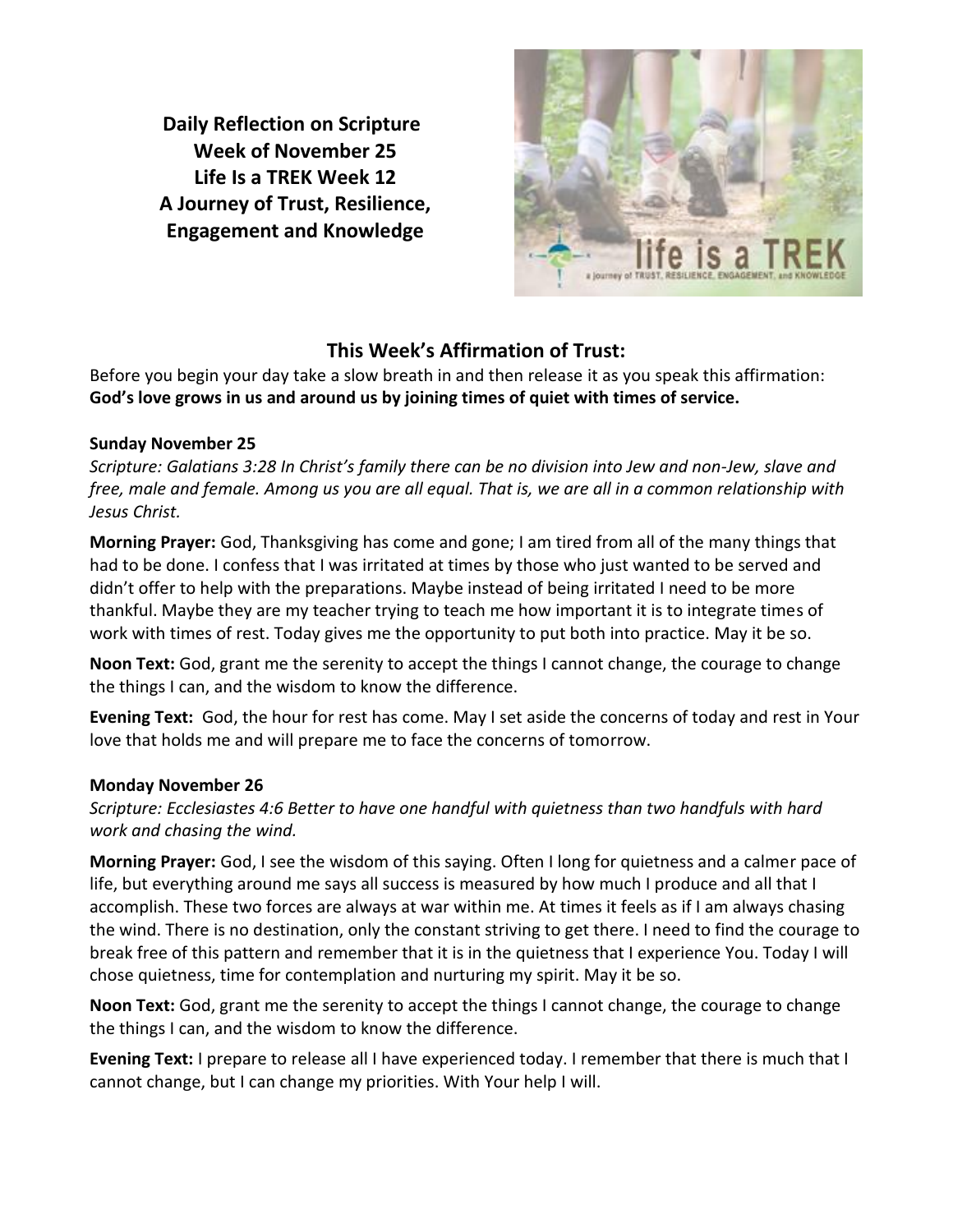### **Tuesday November 27**

*Scripture: Lamentations 3:25-26 God proves to be good to the man who passionately waits, to the woman who diligently seeks. It's a good thing to quietly hope, quietly hope for help from God.*

**Morning Prayer:** God, waiting does not come easy. More and more we live in an environment of instant gratification and waiting seems to be a lost trait. Even when making important decisions I often do not have the patience to practice discernment in the decision making. Today as I make decisions large and small, help me seek wisdom from You. Help me to not think I am so busy that I can't pause to listen to Your still small voice. Help me to listen and to put my trust in You. May it be so.

**Noon Text:** God, grant me the serenity to accept the things I cannot change, the courage to change the things I can, and the wisdom to know the difference.

**Evening Text:** God, I come to the end of my day, secure in the knowledge that Your help is only a breath away. I am grateful for this reassurance and can rest easy tonight.

#### **Wednesday November 28**

# *Scripture: Psalm 37:7a Be still in the presence of the Lord, and wait patiently for him to act.*

**Morning Prayer:** God, despite my best efforts, stillness and patience elude me, but my desire for peace and quietness is growing. What began as a tiny seed of an idea is growing into a longing for more quietness in my life. This can only happen as I seek to achieve balance between endeavor and rest, peace and busyness. My desire to make these changes is strong and with you help I will seek stillness and practice patience. May it be so.

**Noon text:** God, grant me the serenity to accept the things I cannot change, the courage to change the things I can, and the wisdom to know the difference.

**Evening Text:** Tonight I am weary from the work of the day. I will rest this night in Your love, knowing Your gentle presence will refresh my body, mind and spirit.

# **Thursday November 29**

*Scripture: James 2:18 You can no more show me your works apart from your faith than I can show you my faith apart from my works. Faith and works, works and faith, fit together hand in glove.*

**Morning Prayer:** God, I am thankful for the gift of this new day. This is the day you have given for me to join my faith in Your unconditional love with an unlimited welcome for everyone I meet. It is easy for me to accept Your love for me but it is often a challenge to offer an unlimited welcome to people whom I struggle to appreciate. Yet what good is Your unconditional love for me if I am not willing to try and love others with the same kind of love? May I wed my faith with my actions. May I see how faith and action fit together like hand and glove. As You bless me, may I be a blessing to others. May it be so.

**Noon Text:** God, grant me the serenity to accept the things I cannot change, the courage to change the things I can, and the wisdom to know the difference.

**Evening Text:** God as I prepare to rest I think of those who are struggling. I join my faith with action and hold them in my heart just as You hold me in Your arms of love.